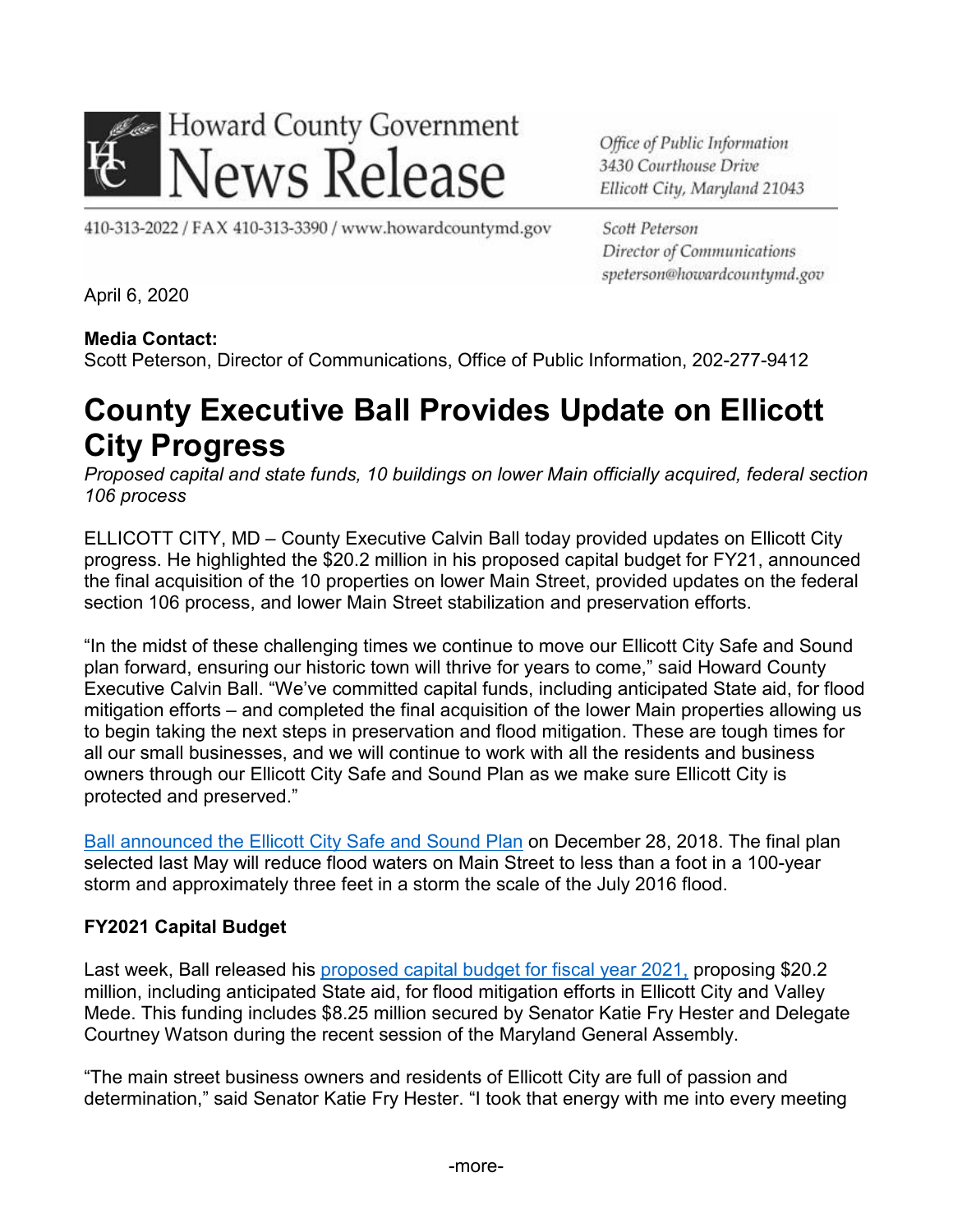# **County Executive Ball Provides Update on Ellicott City Progress** (*continued*)

and opportunity to influence, find, secure and defend resources in the state budget for Ellicott City. It was a true team effort with state and local partners to ensure we protect the lives and livelihoods of these resilient people."

"We fought hard for funding at the state level," said Delegate Courtney Watson. "It was a priority for Speaker Jones who came to visit the town last summer and now, the county can put the pedal to the metal and get many of these projects underway."

The funding appropriated by County Executive Ball in the FY2021 capital budget will move several important Ellicott City projects forward, including the Maryland Avenue Culverts, the Quaker Mill Pond, sidewalk repair, and renovation of the county-owned buildings on lower Main Street.

#### **Lower Main Street Building Acquisition**

Howard County announced today the process for [acquiring the Phoenix Emporium building](https://www.howardcountymd.gov/News/ArticleID/1791/News123019) is now complete. All 10 buildings the county intended to obtain on lower Main Street have been purchased. Six of these buildings that were previously scheduled for demolition will now have portions preserved. The next step is partial removal of the sections of the buildings over the stream channel. To complete this and subsequent renovation of these buildings, the county needs to complete the federal Section 106 process to assess the historical impacts.

#### **Federal Section 106 Process**

The County has been addressing the Federal Section 106 process as part of the larger Joint Permit process through the Army Corps of Engineers and Maryland Department of the Environment since September 2019. The next step in the process is a public hearing, which was anticipated to take place this spring. In the wake of the current global COVID-19 pandemic, that meeting has been postponed while relevant agencies evaluate options for holding the meeting virtually.

#### **Lower Main Street Stabilization and Clean Out Work**

Since December 2018, the county has been acquiring properties on lower Main Street as part of the Ellicott City Safe and Sound plan. All of the properties acquired by the county were initially assessed for structural integrity. Most buildings have also undergone some degree of clean out and/or repair activities.

New doors or windows were installed at 8081 Main Street (Tea on the Tiber), 8085 Main Street (Portalli's), 8095 Main Street (Shoemaker Country) and 8111-8113 Main Street. Façade repairs and shadowboxes were also completed at 8085 Main Street, 8095 Main Street, and